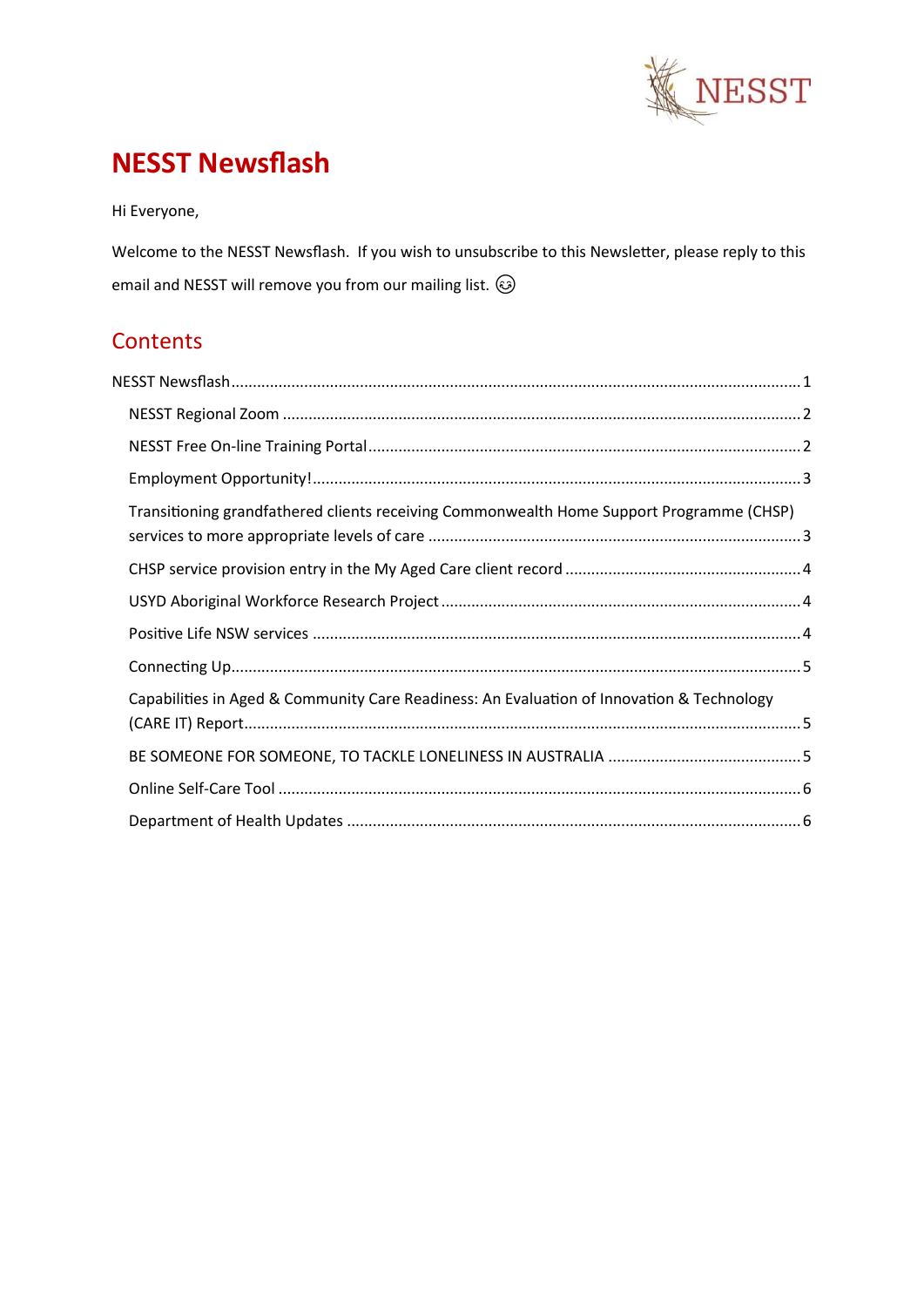

## <span id="page-1-0"></span>**NESST Regional Zoom**

Our final zoom for the year was held this week. We were a bit underwhelmed by the attendance. If people could give feedback to help us improve attendance it would be much appreciated.

Our next Regional Zooms will be held on **28 January 2021** at 2pm

#### <span id="page-1-1"></span>**NESST Free On-line Training Portal**

Have a look at the new portal! We have now moved most content over to the new platform. A certificate is emailed on completion. Please share with your staff and volunteers within the New England area:

#### <https://nesstbasictraining.thinkific.com/>

On this site you will find:

**An introduction to the Commonwealth Home Support Programme**

**Food Safety for Seniors** 

**Dementia Basics**

Still awaiting review and transition is:

**Community Basics**

<https://www.inductforwork.com.au/portals/new-england-sector-support-team-online-induction-nesst-basic-training>

If you are having trouble getting the modules to load for some people, please give us a call and we will resend the invitation to the individual.

If you would prefer to host a paper-based group session we are happy to help. We can provide resources and send out certificates after completion.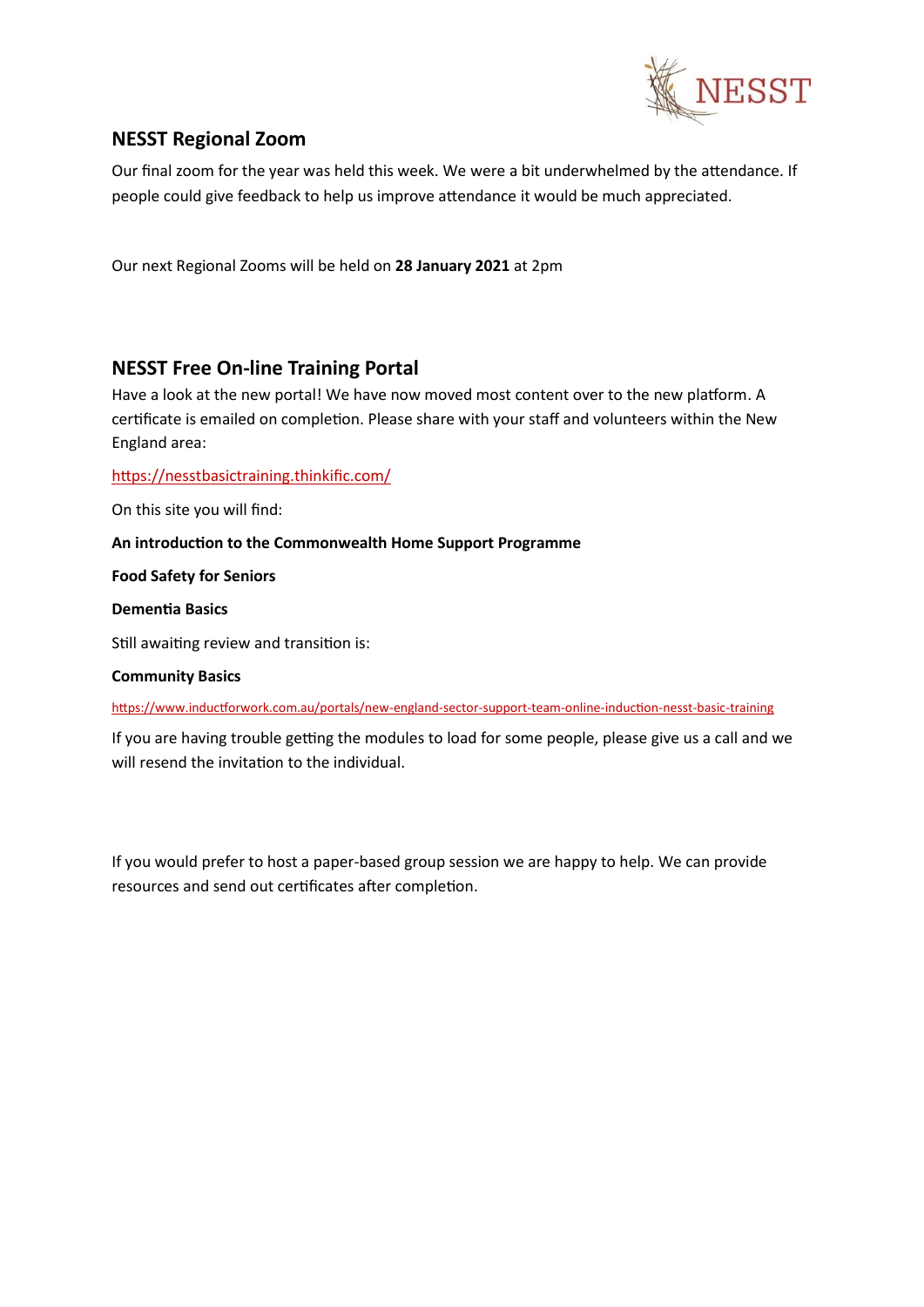

#### <span id="page-2-0"></span>**Employment Opportunity! Social Activities Coordinator**

Armidale Care for Seniors Inc.

Part-time

How to apply Request an Application Pack by emailing admin@armidalecareforseniors.org.au and read the 'Applying for a Position' with Armidale Care for Seniors Inc.' information.

Applications close at 5.00pm on the 2nd December 2020

172 Rusden St, Armidale, NSW, Australia 2350

# <span id="page-2-1"></span>**Transitioning grandfathered clients receiving Commonwealth Home Support Programme (CHSP) services to more appropriate levels of care**

• The Department is aware that there are a number of clients receiving a high level of services under the CHSP.

• Should a client's needs change they are expected to undergo an assessment through My Aged Care and move onto a Home Care Package if more appropriate for their needs.

• Should the client refuse to undergo an assessment or take up a Home Care Package, under the grandfathering arrangements, they may choose to remain on the CHSP.

• The risk highlighted by LASA regarding a lack of case management under the CHSP for these clients is noted.

• The Department is examining data on this client cohort, and will examine options to follow up with clients, including through the assessment workforce.

• Note the Government advised in November 2019 that it would look to combine CHSP and Home Care Packages programs.

• Work is now underway to develop an Assessment, Classification and Funding Model for a unified care in the home program.

- This will better align support in the home to assessed need.
- Grandfathered clients transitioning would be expected to transition into the new program.

• Arrangements for the new program, including timeframes, will be finalised in the context of the final report of the Royal Commission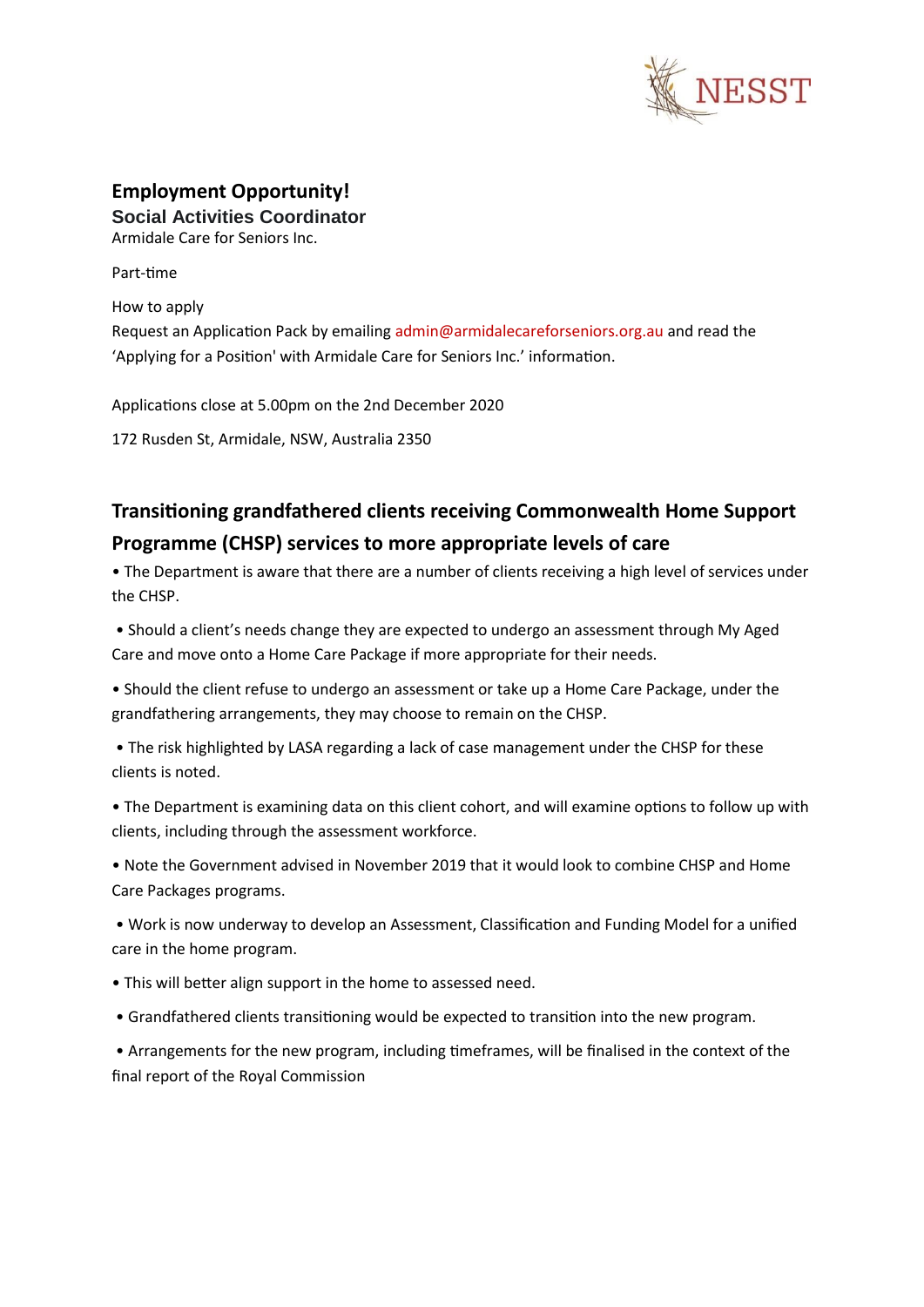

## <span id="page-3-0"></span>**CHSP service provision entry in the My Aged Care client record**

The department reminds providers that service delivery information should be accurately recorded and regularly updated in the My Aged Care client record for all clients accepted for service.

This includes a client's service:

commencement date

frequency

intensity

end date (where a service has finished).

CHSP service providers are reminded to add a note to a client's My Aged Care record indicating any emergency CHSP services provided to the client during COVID-19. This includes residents on emergency leave from an aged care home.

Providers must add this information as a client note if it is clear the client will require service provision beyond the eight weeks of emergency support. This will assist the assessor during the formal assessment of the client's needs to understand the services the client has been receiving.

Further information is available on:

- My Aged Care [Provider Portal User Guide: Part 2 Team Leader and Staff Member Functions](https://health.us10.list-manage.com/track/click?u=1108de8332cef333bc1956686&id=30bc1d9c18&e=39efcbb117)
- [COVID-19 and CHSP Supports available](https://health.us10.list-manage.com/track/click?u=1108de8332cef333bc1956686&id=4d20b0f3b2&e=39efcbb117)

#### <span id="page-3-1"></span>**USYD Aboriginal Workforce Research Project**

Part of a state-wide project on the retention of the Health, Ageing and Disability workforce in NSW, the University of Sydney is conducting two surveys to determine factors that influence Aboriginal workers to either stay in their crucial roles and/or leave their roles within the sector. USYD is asking Aboriginal employees to complete the first [survey](https://communityconnective.com.au/index.php?option=com_acymailing&ctrl=url&subid=5150&urlid=138567&mailid=510) and employers of Aboriginal workers to complete the [second](https://communityconnective.com.au/index.php?option=com_acymailing&ctrl=url&subid=5150&urlid=138568&mailid=510) survey by **19 December 2020**.

#### <span id="page-3-2"></span>**Positive Life NSW services:**

Positive Life NSW works to promote a positive image of people living with and affected by HIV with the aim of eliminating prejudice, isolation, stigma and discrimination. They provide information, targeted referrals and advocate to change systems and practices that discriminate against people living with HIV (PLHIV), their partners, friends, family and carers in NSW. Find out [more.](https://communityconnective.com.au/index.php?option=com_acymailing&ctrl=url&subid=5150&urlid=138572&mailid=510)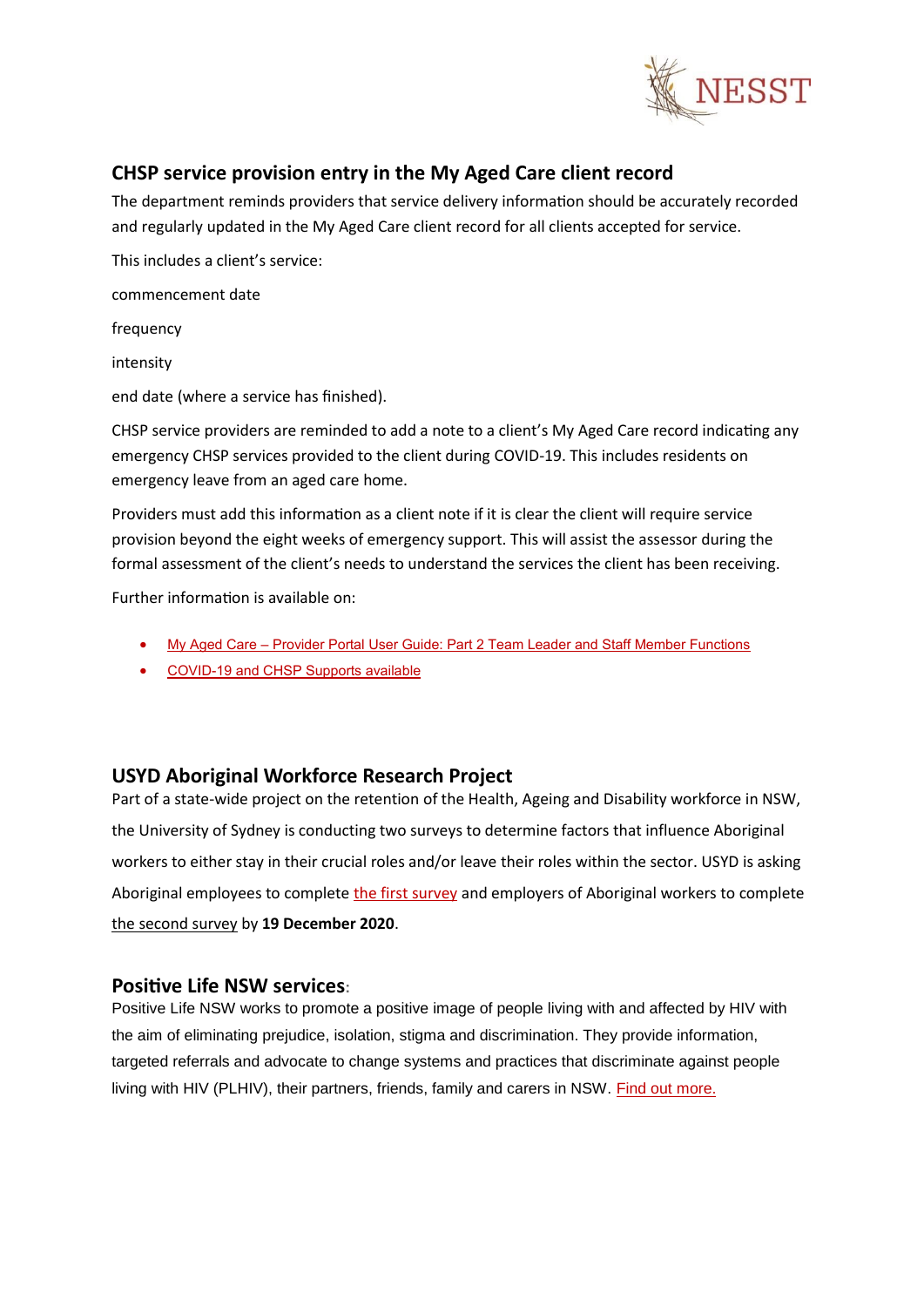

# <span id="page-4-0"></span>**Connecting Up**

Developing your Social Media Content Calendar: How to Come up with Cool Content Plans for 2021 9 December 2020, 11.00am-12.30pm Online

[Read](https://communityconnective.com.au/index.php?option=com_content&view=article&id=3650:developing-your-social-media-content-calendar-how-to-come-up-with-cool-content-plans-for-2021-9-dec-2020-online&catid=17&utm_source=newsletter_510&utm_medium=email&utm_campaign=ncoss-sector-e-news-25-november-2020&acm=5150_510) More

# <span id="page-4-1"></span>**Capabilities in Aged & Community Care Readiness: An Evaluation of Innovation & Technology (CARE [IT\)](http://www.aciitc.com.au/glossary/it/) Report**

The Minister for Aged Care and Senior Australians will be virtually launching the Aged and Community Care Innovation and Technology Capabilities and Readiness (CARE-[IT](http://www.aciitc.com.au/glossary/it/)) Report on **26 November 2020.** This important publication adds significantly to the collective understanding of the sector, its current level of digital maturity and the significant opportunities technology and innovation can offer in providing a more sustainable and high quality aged and community care sector.

If you have a question for the Minister for Aged Care and Senior Australians please email secretariat@[aciitc](http://www.aciitc.com.au/glossary/aciitc-3/).com.au

Learn [More>](http://www.aciitc.com.au/events-page/)

## <span id="page-4-2"></span>**BE SOMEONE FOR SOMEONE, TO TACKLE LONELINESS IN AUSTRALIA**

1 in 4 Australians will suffer loneliness at some point. And that loneliness is a growing killer - the equivalent of smoking 15 cigarettes a day.

Feros Care believe that no one should be lonely. That's why we want to raise awareness of the impacts of loneliness, with government, organisations and communities; and build partnerships with them to tackle loneliness together.

Feros Care will also develop, fund and support programs, tools, resources and comfortable environments that will help people build meaningful connections and sustainable relationships, because we know that a well-connected world is our best chance at ending loneliness for good

https://www.feroscare.com.au/feros-stories